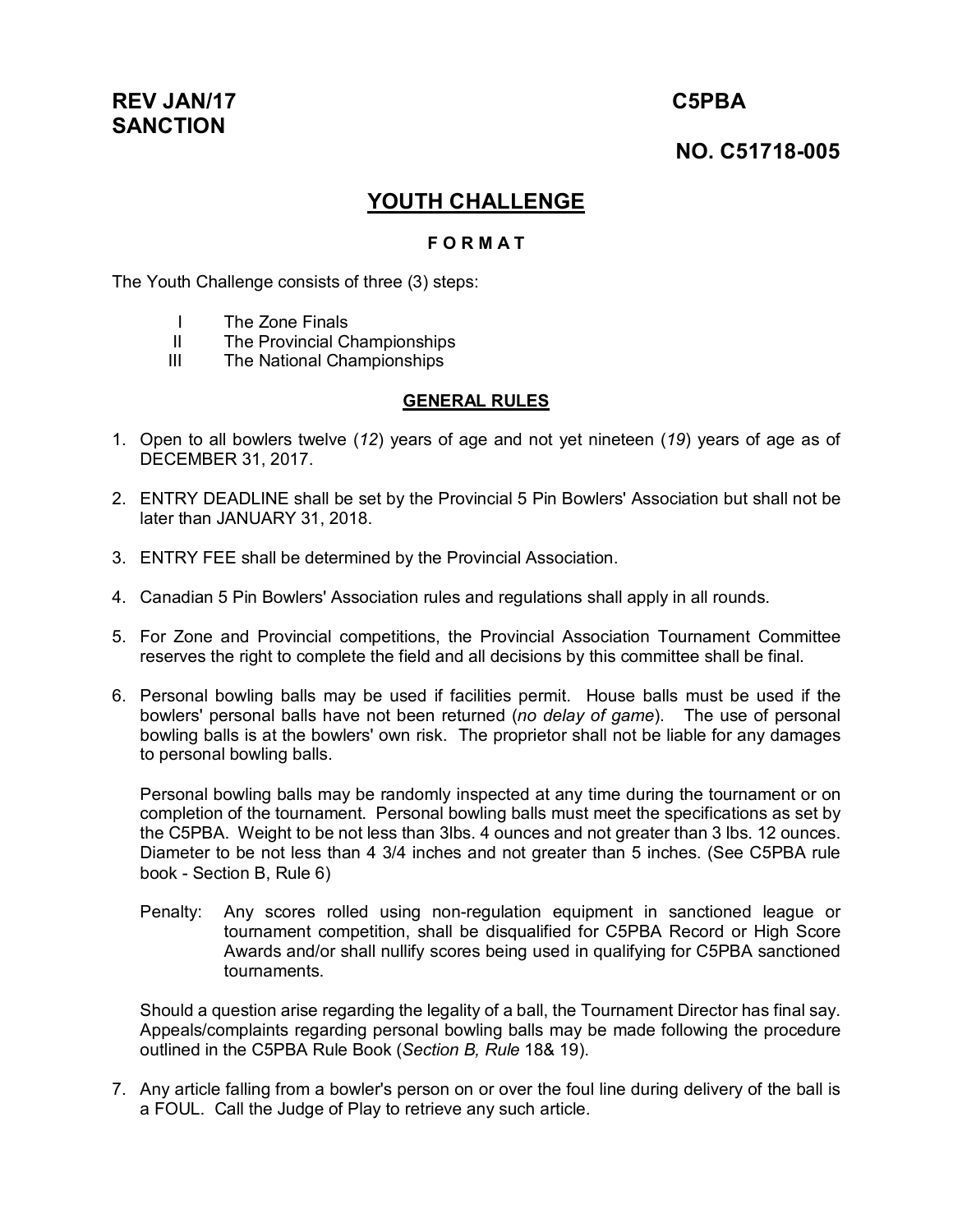- 8. At all levels of competition, there shall be a minimum five (*5*) minute warm-up.
- 9. The consumption of alcohol, chemical depressants or stimulants (*performance enhancing drugs*) are prohibited during all levels of competition. Bowlers and/or coaches who are found to be under the influence of such substances will be suspended from the remainder of the competition.
- 10. The use of chants, songs, cheers, etc. which contain profanity, slanderous remarks or words which are deemed detrimental to the image of 5 Pin Bowling will not be allowed. Use of such illegal chants will result in forfeiture of game and repeated violation of this rule shall lead to suspension from competition.
- 11. The use of profanity, of any nature, will NOT be tolerated! A warning will be given, however, if use is continued, the offender will be suspended from competition.
- 12. No mechanical noisemakers will be allowed in any round of the event.
- 13. The wearing or use of external electronic devices such as MP3 players, cell phones, etc. is prohibited. This applies while the bowler is on the approach but does not prohibit the bowler from using the device while awaiting his/her turn.
- 14. In case of any dispute, the decision of the Provincial Association Tournament Committee *(for Zone and Provincial levels of competition*) and the Canadian 5 Pin Bowlers' Association's Tournament Committee (*for the National competition*) shall be final.
- 15. In all rounds, scorekeepers will be used only in the event of a malfunction with the scoring system.

### **NATIONAL CHAMPIONSHIPS**

- 1. The National Championships shall be held March 22 25, 2018 in a centre(s) designated by the Canadian 5 Pin Bowlers' Association.
- 2. If a bowler on the team is unable to compete in the National Championship, the team roster must be filled by the next eligible qualifier from the Provincial Championship. If a province cannot field a full team due to unforeseen circumstances, the C5PBA Executive will fill the field. Replacement bowlers would have all the rights and privileges of a team member.
- 3. Each team must be dressed uniformly. Individuals on a team must wear bottoms in the same colour but each may wear a different length/style bottom. Dress pants, skirts, skorts, dress shorts or capris shall be of the same colour with a straight hemmed bottom (no fluorescent colours, no denim of any colour, stirrups, leggings, harem, cargo, ruggers or sweat pants of any kind. No draw strings or no elastic at the hem of any kind). The dress pants, skirts, skorts, capris or dress shorts shall not be faded, torn, ripped, contain studs, buttons or pockets on the legs. The skirts, skorts or dress shorts may not be shorter than just below the fingertips when placing your arms at your side. When patterned dress pants, skirts, skorts, dress shorts or capris are chosen (ie. Loudmouth) as part of a provincial uniform, the colours in the pattern must be in the provincial colours and be approved by the C5PBA Executive.

Bowling shirts or blouses must have sleeves, a collar and be of the same design in registered Provincial Association colours with appropriate province and bowler identification. A ladies style shirt is permissible and can be with or without buttons but must have a finished neckline.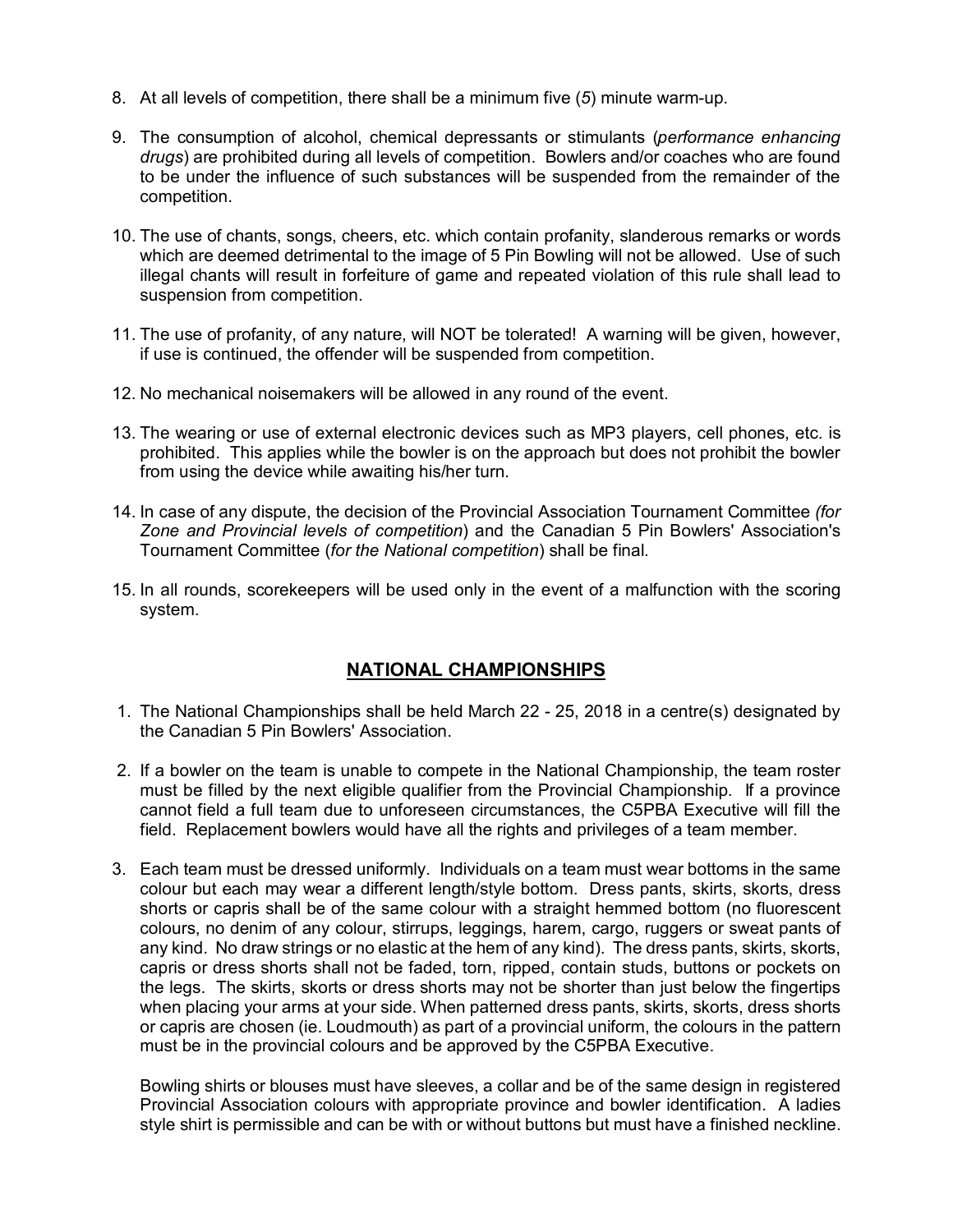Bowlers may have up to twenty-four (24) square inches of sponsorship logos and or identification on each shirt. Sponsors may vary between individuals. Sponsors may not be in conflict with sponsors of the C5PBA.

No hats or caps or other headgear are allowed unless worn for religious or medical reasons.

#### **Penalty**: Failure to adhere to the dress code rule will result in a penalty being assessed for each uniform infraction to the province as follows: 1 st offence - \$100.00.

- 4. All provincial teams will compete in a single round robin match play competition.
- 5. The lane draw is pre-drawn under the auspices of the Canadian 5 Pin Bowlers' Association's Tournament Committee.
- 6. There shall be a minimum five (*5*) minute warm-up preceding each block.
- 7. In each game of the competition, five (*5*) players shall bowl and five (*5*) scores shall count.
- 8. The starting line-up for the first (*1st*) game only of the match play qualifying round must not include a replacement bowler - i.e.: the line-up must be five (*5*) original qualifiers from the Provincial Championship.
- 9. In each game, the team assigned by lane draw to the RIGHT-HAND lane shall be the "HOME" team and the team on the LEFT-HAND lane shall be the "AWAY" team. The coach for the "AWAY" team is obliged to submit the line-up for a game before the line-up for the "HOME" team is submitted.
- 10. Any team that does not have a full complement of bowlers shall bowl only with the bowlers on hand. Late bowlers shall start to bowl and count only from the time of arrival, regardless of the reason.
- 11. Only bowlers competing in the event, coaches, and tournament officials shall be permitted in the bowlers enclosure.
- 12. Only a bowler taking their regular turn in the line-up shall be allowed on the approach at any given time. All other bowlers on the team and the coach must remain off the approach to the side or behind the score-stand.
- 13. Only non-playing coaches shall be allowed to coach. "Coach" designation shall appear on the shirt or blouse.
- 14. All games shall start when the Judge of Play gives the starting signal (*see Rule #15*).
- 15. Any bowler who throws a ball prior to the starting signal shall be assessed a fifteen (*15*) pin penalty. If the bowler is a non-starter, the fifteen (*15*) pin penalty shall be assessed against the team. Any ball or balls thrown shall be declared a dead ball.
- 16. Lead-off bowlers shall not start the next frame until their anchor bowler has finished. A penalty of fifteen (*15*) pins shall be assessed said bowler for violating this rule and the ball or balls thrown shall be declared "dead".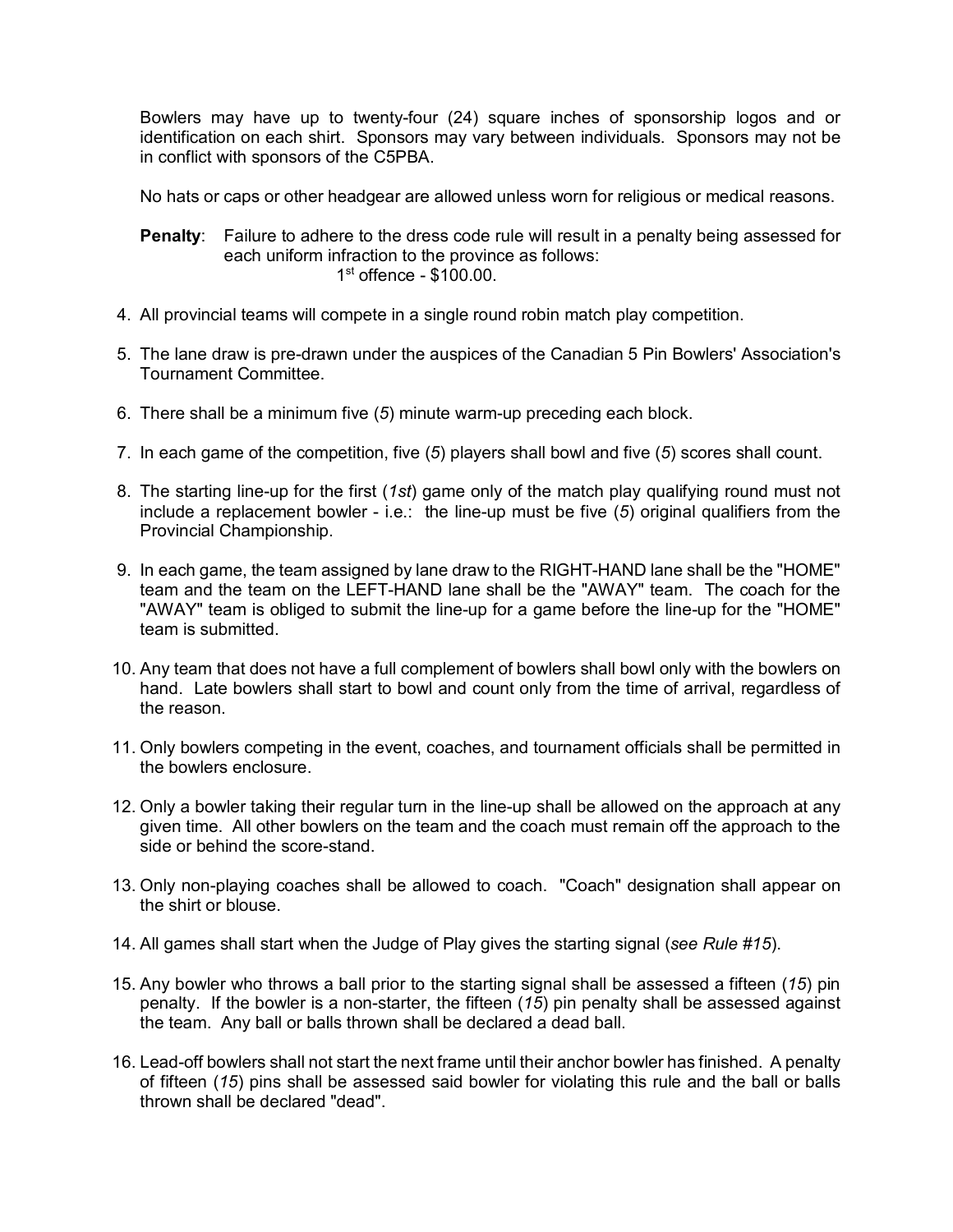- 17. Substitutions may be made at any time, but the bowler being substituted may not bowl again in the same game.
- 18. The order of bowling may be changed for each game (*unrestricted line-up and substitution*).
- 19. Any article falling from a bowler's person on or over the foul line during delivery of the ball is a FOUL. Call the Judge of Play to retrieve any such article.
- 20. For interpretation of any rules or controversy of any kind, stop play on your set of lanes and call the Judge of Play IMMEDIATELY.
- 21. Flagrant violation of any rule may result in penalties being assessed by the Canadian 5 Pin Bowlers' Association's Tournament Committee.
- 22. The Judge of Play shall make all rulings and all decisions shall be subject to appeal to the Canadian 5 Pin Bowlers' Association's Tournament Committee.
- 23. At the completion of each game, teams shall remain at their respective lanes. When instructed to do so, they shall move to their next lanes as per the lane draw. The lead-off bowler shall await the starting signal.
- 24. Team score recap forms and score-sheets must be signed by the coach **after each game**. Score sheets filled out improperly or not signed will result in an initial warning. A second offence will result in a final warning being given. For each additional infraction, a one (1) point penalty will be assessed against the team.
- 25. A match play format shall be used to determine the qualifiers and champions. Each bowler who beats his/her opponent on the opposing team, shall receive one (*1*) point. Three (*3*) points shall be awarded to the team with the higher pinfall for the game, making a total of eight (*8*) points maximum for the game.

| <b>EXAMPLE:</b><br>TEAM "A" VS. |      | <b>TEAM "B"</b> |      |
|---------------------------------|------|-----------------|------|
| <b>WELLS</b>                    | 232  | <b>SHANAS</b>   | 227  |
| <b>MACDONALD</b>                | 219  | <b>MARSHALL</b> | 258  |
| <b>SWIM</b>                     | 305  | <b>VIOLINI</b>  | 212  |
| <b>PIZZEY</b>                   | 276  | <b>MONCHAK</b>  | 281  |
| <b>PETERAITIS</b>               | 243  | <b>McCAW</b>    | 241  |
|                                 | 1275 |                 | 1219 |

RESULTS**:** Team A - 3 match points plus 3 pinfall points = 6 points Team B - 2 match points plus 0 pinfall points = 2 points

- 26. In the event of a tie between teams or individuals in any game during match play in the team events, all available points shall be divided equally between the tied teams or individuals.
- 27. In the event of a tie in total points for fourth/fifth  $(4<sup>th</sup>/5<sup>th</sup>)$  position, after completion of the match play qualifying rounds, the ties shall be broken by reverting back to the games bowled between the tied teams and, on a points won or lost basis, the higher placing shall be declared. If a tie still exists, the team with the most pinfall for the game bowled between the tied teams shall receive the higher placing. If a tie still exists, a one game roll-off will be held using the same format as described in Rule 25 above.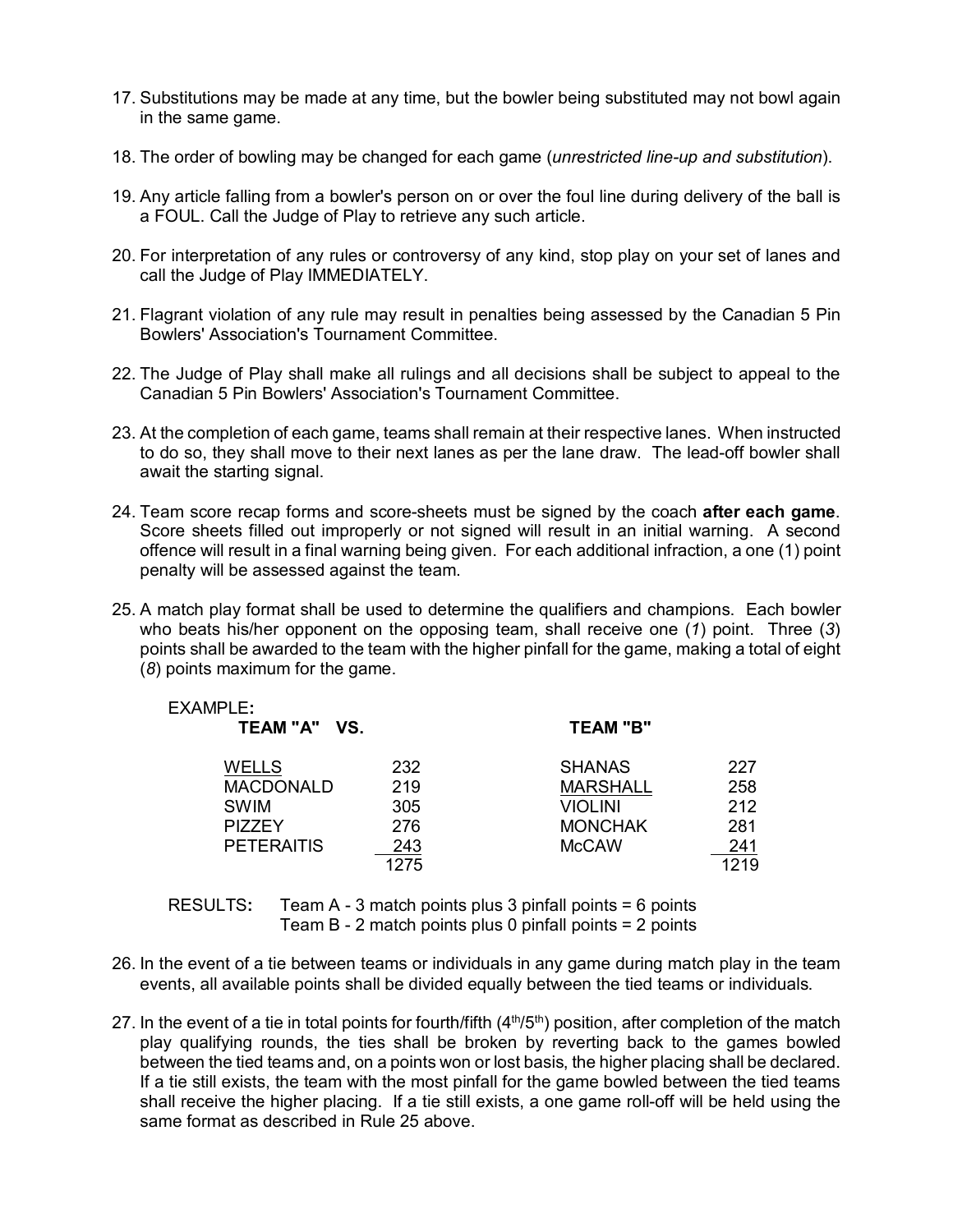- 28. The top four (4) teams, based on points accumulated in the match play qualifying round, will advance to the Championship Round Robin final. The Championship final shall consist of a double round robin (6 games total) using the same format as described in Rule 25 above. The remaining teams will advance to the consolation round robin. The Consolation final will consist of a single round robin. Champions will be declared based on points accumulated during the Championship/Consolation Round Robin final using the match play format. In the event of a tie for any position in the Championship or Consolation Round Robin, the tie shall be broken by reverting back to the game bowled between the tied teams and, on a points won or lost basis, the higher placing shall be declared. If a tie still exists, the team with the most pinfall for the game(s) bowled between the tied teams shall receive the higher placing. If a tie still exists, a one game roll-off will be held using the same match play format as described in Rule 25 above.
- 29. Scholarship eligibility will include games bowled in the Championship and Consolation round robin finals.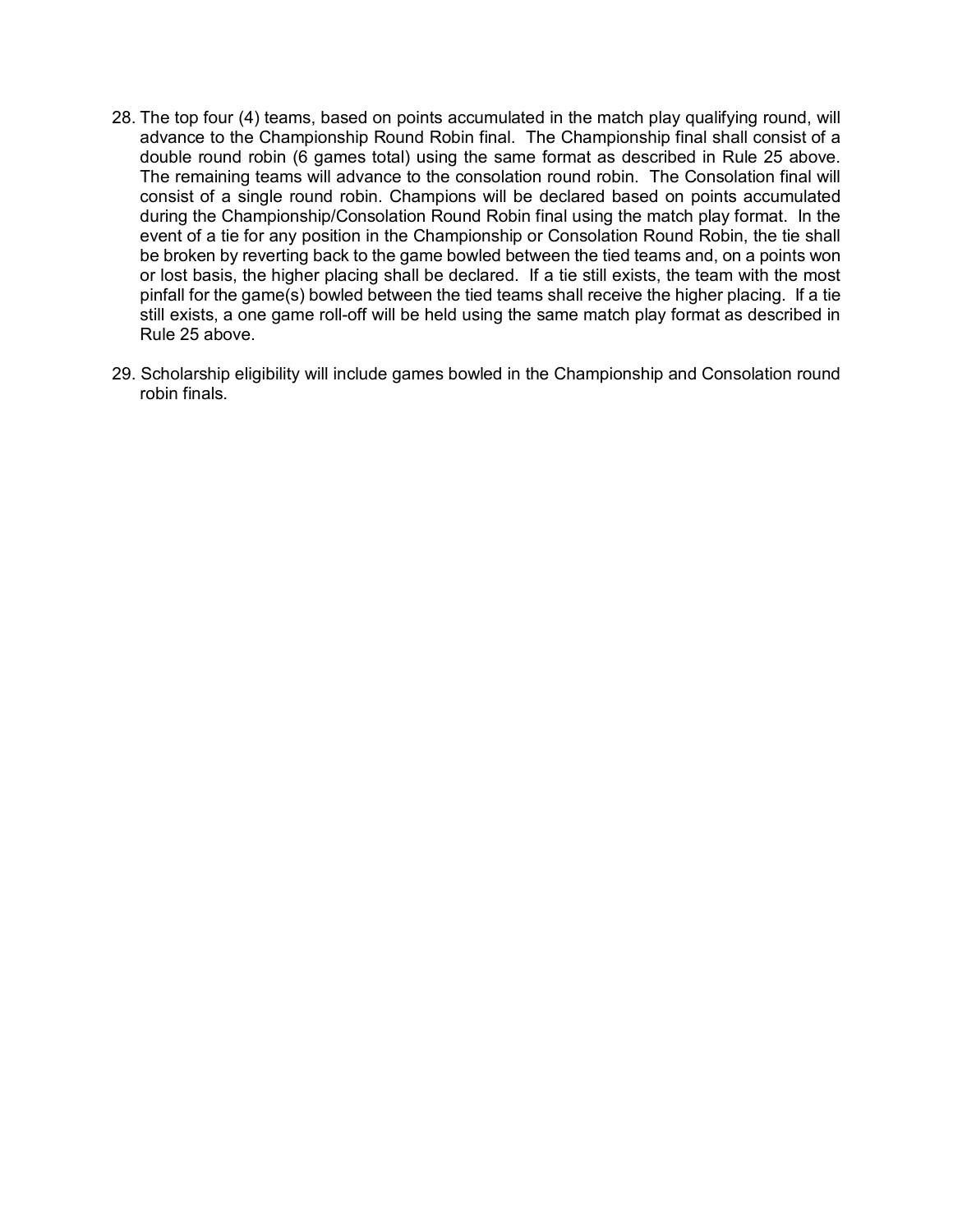#### **COACHES INSTRUCTIONS**

All coaches assigned to teams in the 2018 C5PBA Youth Challenge Championships must be a current C5PBA affiliated member in good standing and must be registered as having FULL COMPETITIVE COACH CERTIFICATION a minimum of thirty (30) days prior to the Provincial Championships.

All coaches must pass a police check or equivalent prior to coaching the Youth Challenge National Championship. This is a requirement for all Youth Challenge coaches and is must be dated after January 1 annually.

- 1. Coaches are responsible for providing each team member with his/her lane pass.
- 2. Coaches are to make sure their team knows at what times and on what lanes they bowl (see Official Program and Coach's Manual).
- 3. All bowlers are required to be at the lanes twenty (20) minutes prior to bowling. Coaches must contact the Chief Judge of Play or Tournament Official to register their bowlers prior to bowling.
- 4. Coaches are to make sure their bowlers are on hand for five (5) minute warm-up preceding each block.
- 5. Coaches should make sure all team members are dressed properly.
- 6. Coaches are responsible for the conduct of their bowlers for the duration of the event: (event is defined as 'from the time you leave home until the time your return home').
	- alcoholic beverages may not be consumed during the event
	- chemical depressants or stimulants (performance enhancing drugs) may not be consumed during the event
	- intoxicated bowlers or coaches shall be removed from the competition and will be suspended for the remainder of the tournament
	- no food or beverages are allowed in the bowlers' enclosure
- 1. Coaches are responsible for watching the score for errors. After a frame has been completed and the next frame has been bowled, you cannot change the score unless it is an obvious error in addition. The scoresheet is the official score and it is your responsibility to check it for accuracy. Team score recap forms and score-sheets must be signed by the coach **after each game**. Score sheets filled out improperly or not signed will result in an initial warning. A second offence will result in a final warning being given. For each additional infraction, a one (1) point penalty will be assessed against the team.
- 8. If there is a dispute regarding pinfall, call the Judge of Play for a ruling.
- 9. Lane courtesy should be observed at all times but should not be overdone.
- 10. Substitutions must be reported to the opposing coach when they are made.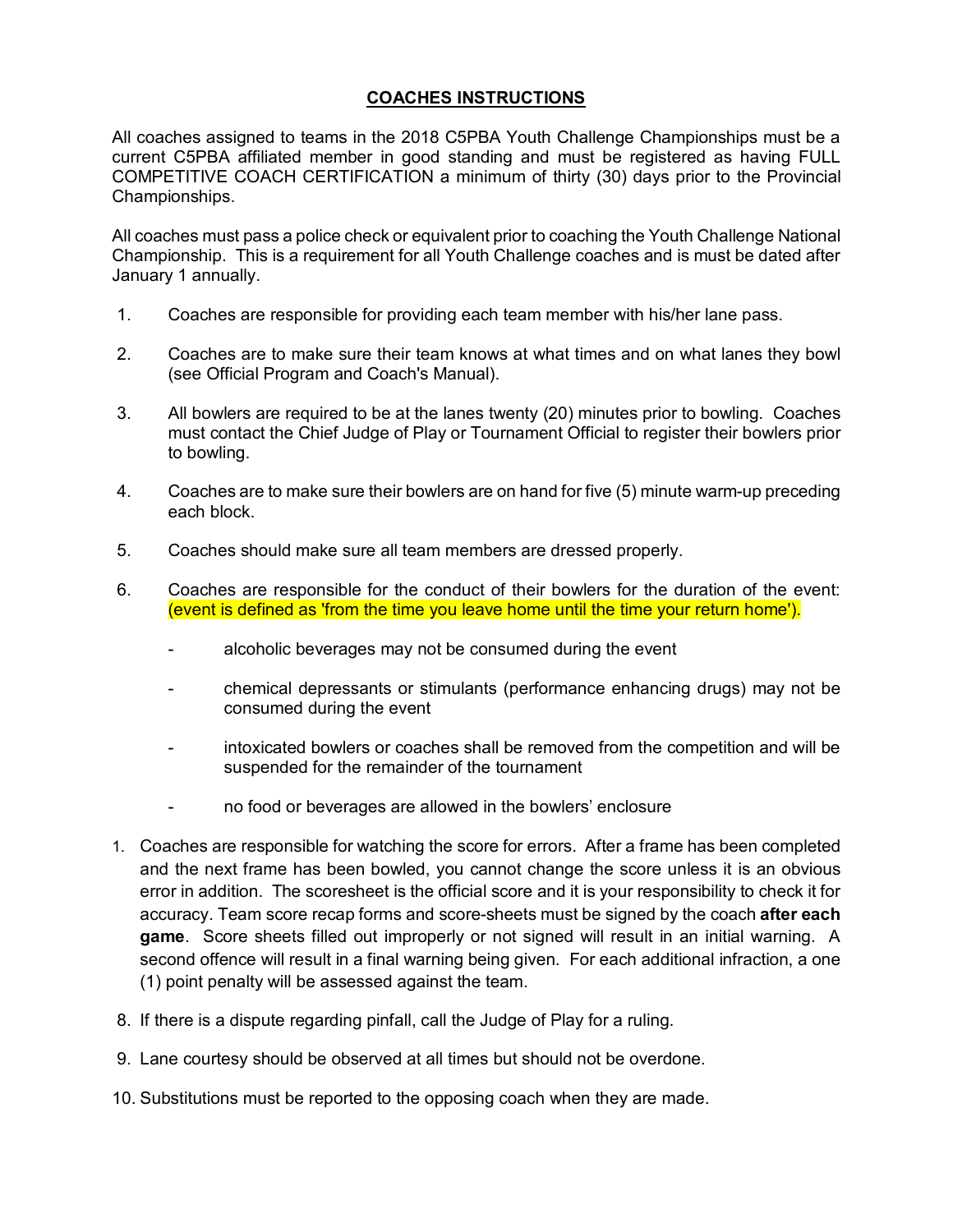- 11. In all team events, only bowlers competing in the event, coaches, and tournament officials shall be permitted in the bowlers enclosure.
- 12. Only a bowler taking their regular turn in the line-up shall be allowed on the approach at any given time. Coaches and all other team members must remain off the approach to the side or behind the scorestand.
- 13. A bowler who wishes to leave the bowlers enclosure must inform the coach.
- 14. The Coach is responsible for having his/her team line-up submitted on the official scoresheet for each game as quickly as possible.
- 15. Only Coaches will be allowed to discuss, dispute or protest any point pertaining to the Championships with the Judge of Play. Please inform the bowlers of this ruling in order to save any unnecessary delays.
- 16. Coaches must not approach a member of the opposing team with a complaint. If you have a dispute of any kind, stop the bowling on both lanes and summon the Judge of Play.
- 17. Coaches are not allowed to compete in any event.
- 18. Coaches are responsible for having all bowlers arrive **on time** and **in uniform** at the Victory Banquet.
- 19. Coaches should make their bowlers aware of all rules as violations may result in penalties being assessed or suspensions from the Championships.
- 20. The use of chants, songs, cheers etc. which contain profanity, slanderous remarks or words which are deemed detrimental to the image of 5 Pin Bowling will not be allowed. Use of such illegal chants will result in forfeiture of game and repeated violation of this rule shall lead to suspension from competition.
- 21. The use of profanity, of any nature, will **NOT** be tolerated! A warning will be given, however, if use is continued, the offender will be suspended from competition.
- 22. The wearing or use of external devices such as MP3 players, cell phones, etc. is prohibited. This applies while the bowler is on the approach but does not prohibit the bowler from using the device while awaiting his/her turn.
- 22. Official Game Recap Sheet
	- *Step 1* Official Game Recap Sheets will be distributed at the Coaches/Managers meeting.
	- *Step 2* Prior to the start of each match, the **VISITING** team coach must complete his/her lineup position section of the form. Use numerals 1 through 5 and the word SUB only.
	- *Step 3* The **HOME** team coach must then complete his/her lineup portion of the recap sheet.
	- *Step 4* Each coach will enter their lineups (with the assistance of a Judge of Play if required) in the computer scoring system.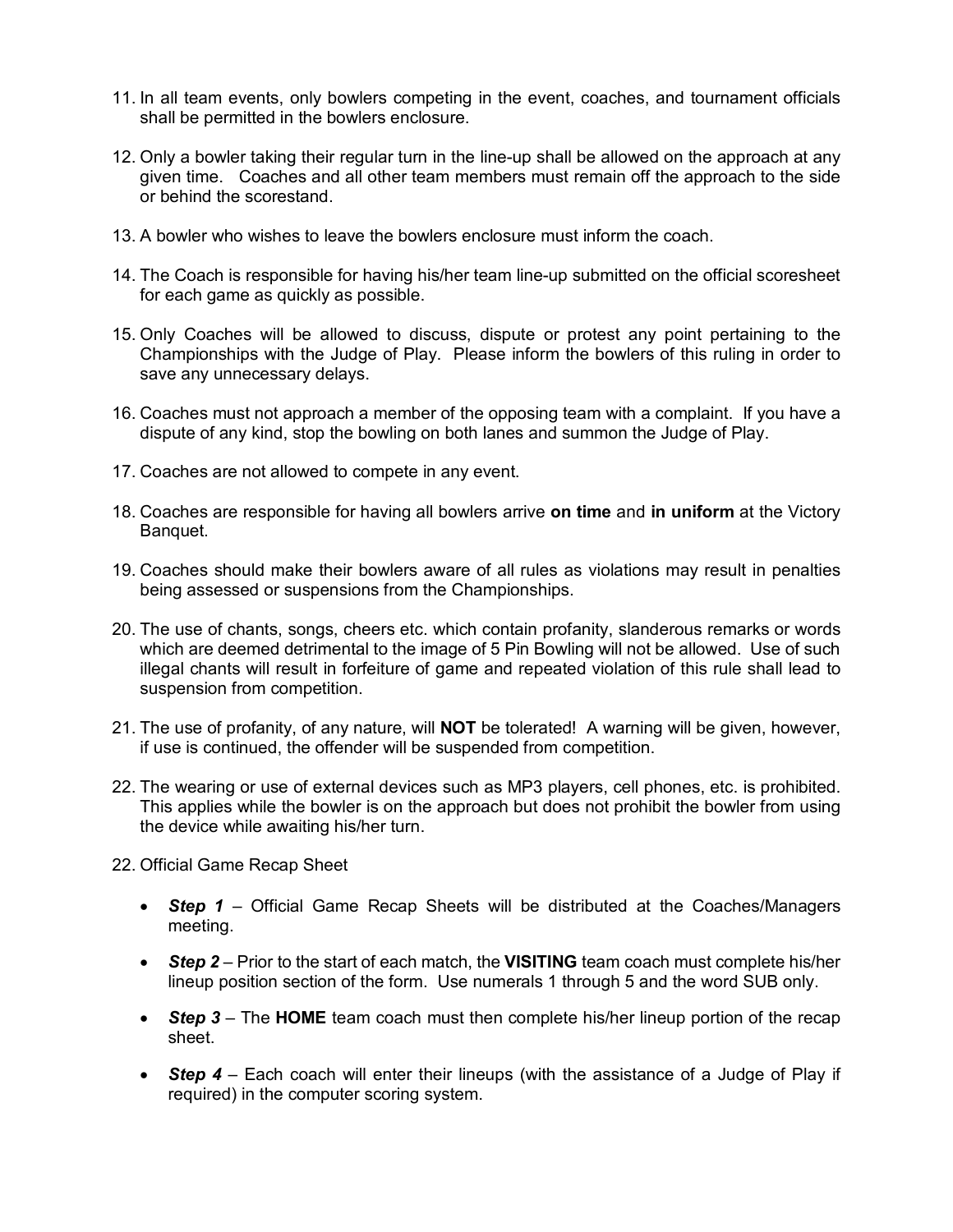- *Step 5* When bowlers are substituted, record the score of the starting bowler and the frame they were substituted. To assist the coach with assigning points at the completion of the match, make a note of the status of the match at the time of substitution.
- **Step 6** At the completion of the match enter the scores of the bowlers and the number of frames they bowled. It is important to record both the starting and substitute bowler's scores and frames bowled. If the starting bowler is substituted midway through a frame, the complete score of that frame will be recorded as bowled by the starting bowler.
- *Step 7* Under the points column each individual match is one point. You would place **"1"** for a **WIN**, **"0"** for a **LOSS** and **"0.5"** for a **TIE**. The team with the highest team pin fall would receive **"3"** for a **WIN**, **"0"** for a **LOSS** and **"1.5"** for a **TIE**. A total of 8 points will be awarded for the match. In the event a substitution is made, points will be awarded based on the following:
- Starting bowler leading match at time of substitution, position wins match, point to starting bowler.
- Starting bowler leading match at time of substitution, position loses match, loss to substitution bowler.
- Starting bowler losing match at time of substitution, position loses match, loss to starting bowler.
- Starting bowler losing match at time of substitution, position wins match, point to substitute bowler.
- *Step 8* Once the sheets are completed, both **HOME** and **VISITING** coaches must sign both sheets.
- *Step 9* Signed Game Recap Sheets should be placed on the score-table and left for the Judge of Play or score runners to collect. Remember, once these forms are signed, the scores are official and only obvious errors in addition will be corrected.
- 23. This applies only to infractions/complaints not noted in our Tournament Formats to be handled by the Tournament Judges of Play and/or Head Judge of Play.

**1st Step** – Complaint brought to the National Tournament Committee. To be reviewed the complaint must be made by a Provincial Contingent Manager or Team Coach.

**2nd Step** – National Tournament Committee reviews the complaint to determine appropriateness.

**3rd Step** – If the complaint is not valid the National Tournament Committee will advise the Provincial Contingent/Team Manager who made the complaint. The decision of the National Tournament Committee is final.

**4th Step** – If the complaint is valid, the National Tournament Committee will discuss the matter with the applicable Provincial Contingent/Team Manager and advise what has to occur to rectify the matter. The decision of the National Tournament Committee is final.

**5th Step** – If the decision is not followed, the National Tournament Committee will take one of the following steps:

- a) take a point or points away, if the infraction continues on a Team issue
- b) call a foul or fouls, if the infraction continues on a Single issue.
- c) immediately disqualify a competitor